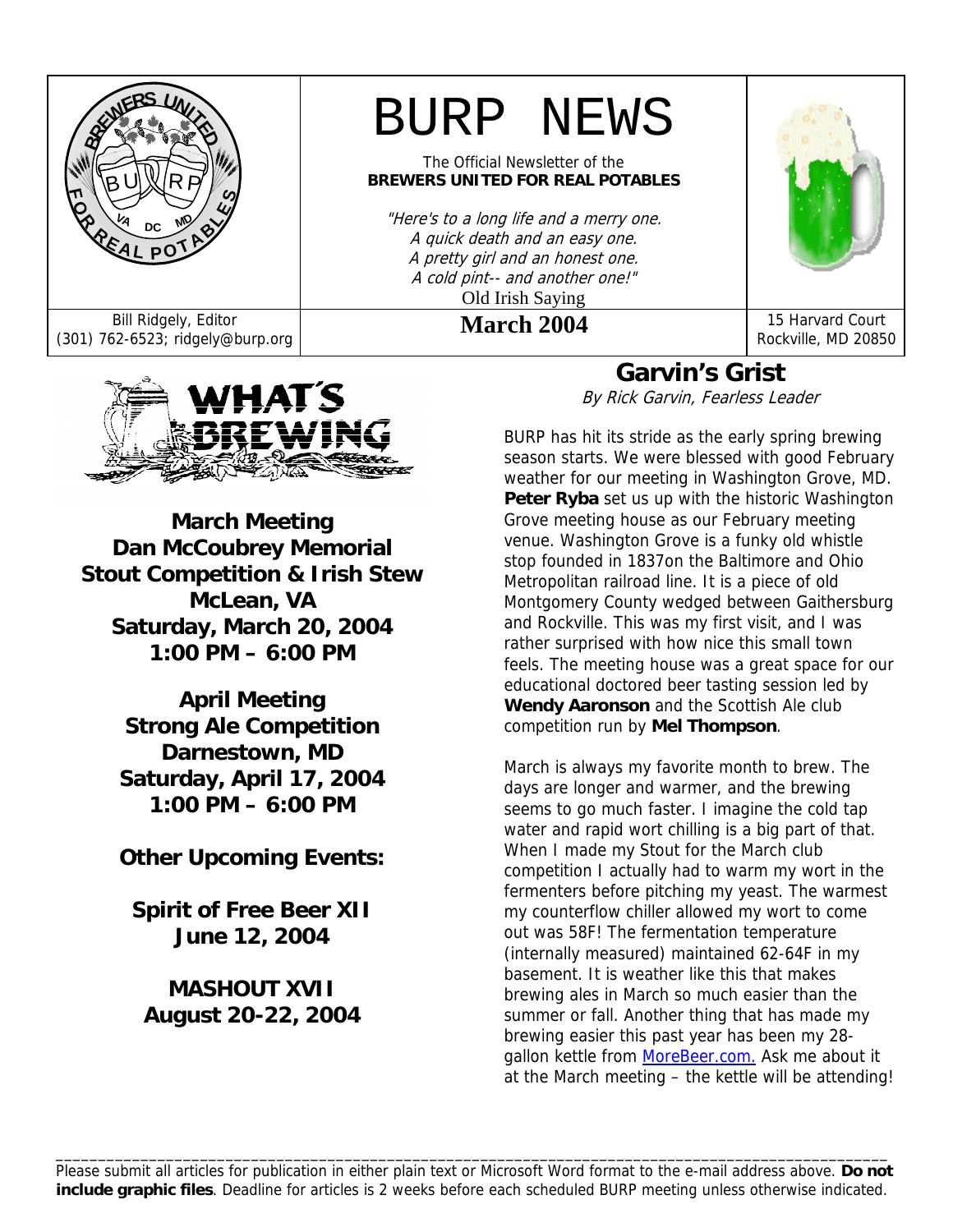There is a lot coming up in the next four months. It is BURP high season! March 20 has the St. Patrick's Day celebration and the **Dan McCoubrey Memorial Stout Competition**. We will also be cooking Dan McCoubrey's famous recipe for Irish Stew for 100. Experience tells us that we only need a half recipe at a BURP meeting. If you are interested in participating in the stew making, we will be kicking off at 11AM at the Badger & Beaver brewery; a list of needed ingredient contributions has been posted on BURPlist. This fine brewery resides in the garage of **Rick Garvin**, **Christine Lewis**, **Elizabeth Garvin** and **Anastasia Garvin**, the hosts for the March meeting. Elizabeth was our first stew volunteer and will be preparing 32 onions (her choice). The Garvin's love their stew and are looking forward to hosting in the mild March weather. My daughters are looking forward to entertaining the smaller BURPers as well. We are a very cheap cab ride from West Falls Church Metro and an easy bike ride. If you want to walk it give me a call. The best route is not obvious from maps.

On April 17 we will be meeting at the home of **Victoria**, **Sara** and **Ken Graham**. I love their big deck and wooded lot. There will be a strong ale competition. In May we will be having our chili cookoff and "best beer with chili" competition at the home of **Christina and Dan Allers**. Christina works for American Airlines and will not have her flying schedule until after the editorial deadline for this newsletter. Christina tells me that the weekend that she will probably have open to host the meeting is May 1. She will know for sure before the end of March. We are still in need of a June meeting site, preferably in Maryland. With the Spirit of Free Beer regional homebrew competition on June 12, this meeting will need to be the weekend of June 5/6 and will be the BURP dropoff point for SoFB. If I do not have a Maryland site selected by April 17, we will fallback to a Virginia location.

BURPers need to remember that our meeting hosts are opening their homes to you. Please respect our hosts and their neighbors. We love and want you to continue in BURP for a long time. Please moderate your drinking so that you and everyone else can enjoy a safe and fun event. BURP will not allow anyone to drive if we believe they are intoxicated. Please respect the BURP officers when they enforce this policy.

Cheers, Rick

# **? ? ? ? ? ? ? ? RYDler**

Q. Can it be? Budweiser #2? A-B dropping to second place in the line up of world-wide brewing giants?

**? ? ? ? ? ? ? ?** 

### **Minister of Culture Corner**

By Mel Thompson & Dave Pyle, Co-Ministers of Culture

#### **BURP Competition Update**

There were two errors in the BURP monthly competition schedule published in the Feb BURP News. Here is the correct information:

September 04 – German Amber Lager, Cat 9 (See competition announcement below) January 05 – English Pale Ale, Cat 4C

Also, the clone beer for the August competition at MASHOUT has been determined. The beer to match will be Brooklyn Brown Ale. This will also be a kegs-preferred competition open to all MASHOUT attendees. For further info on this beer, visit the Brooklyn Brewery website at www.brooklynbrewery.com.

#### **March - Stout Competition to be Offline**

The March Dan McCoubrey Memorial Stout competition judging will be conducted on Sunday March 21, the day following the March BURP meeting. Entries must be registered at the BURP meeting on Saturday, March 20, no later than 4:00 PM. The judging will commence on Sunday at 2 PM in Gaithersburg, and both experienced judges and novices are needed. See Mel at the Meeting on Saturday to volunteer. Even if you have an entry, your judging experience is needed (you just won't be able to judge the flight in which your entry has been placed). A map to the location (Mel and Dee Dee's house) will be provided at the meeting to committed judges/stewards.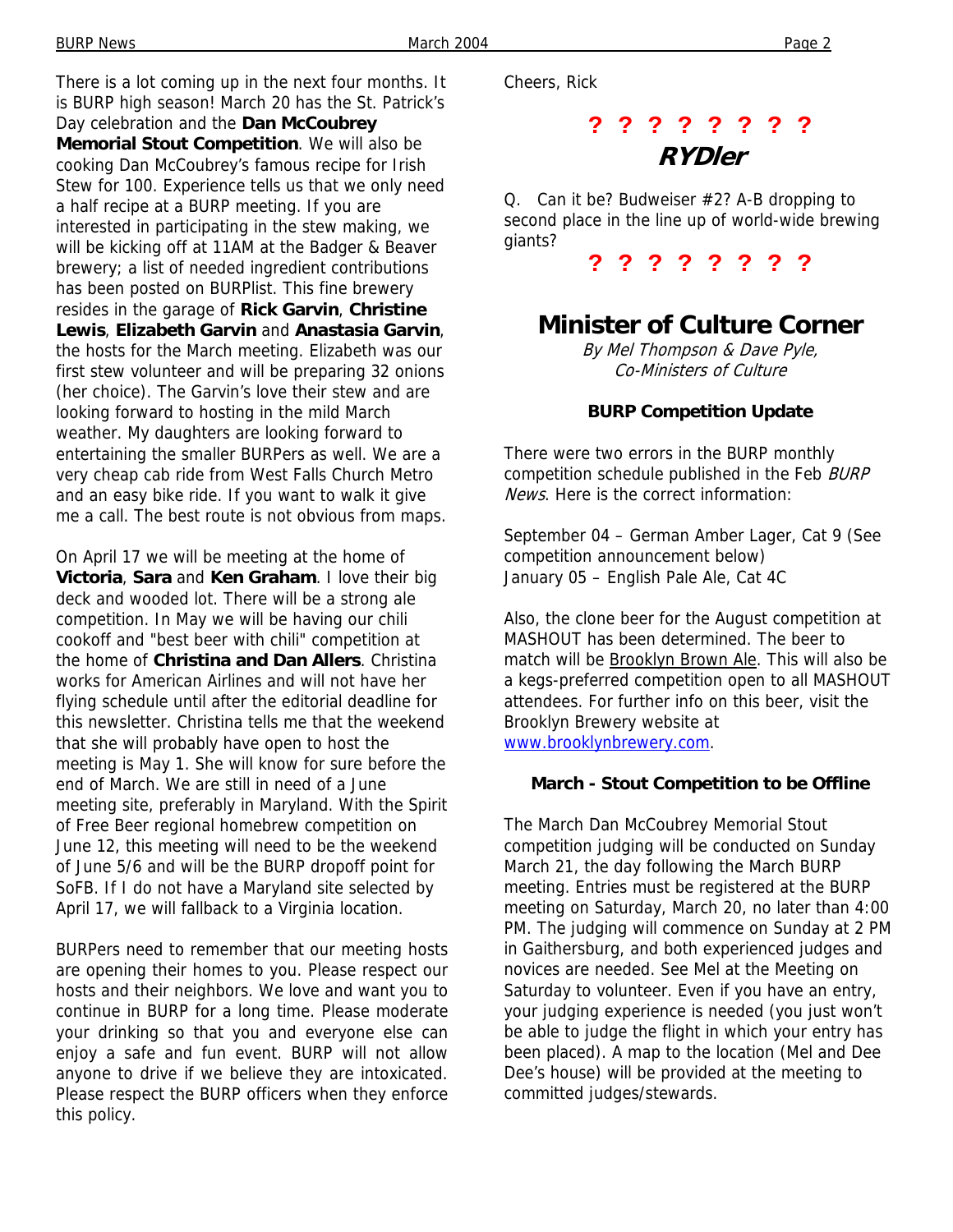### **April - AHA National Homebrew Competition entries due 4/10-4/16, BURP to pay for shipping!**

AHA first round entries are due at the site (Westlake, OH near Cleveland) between April 7 and 16. BURP will pay the shipping costs for BURP members for all first round entries. Here are your options:

1. Ship yourself and BURP will reimburse based on shipping receipt.

2. Drop off at March 20 BURP meeting with entry forms and entry fee completed as per competition instructions. BURP will pack and ship.

3. Drop off at one of two locations:

\* **Rick Garvin's** house in McLean, Virginia on Sunday April 11 by arrangement (Rick will be out of town from 4/04-4/10). Rick's address and phone number are on the officer listing at the end of the newsletter.

\* **Mel Thompson's** house in Gaithersburg, MD by Saturday April 10 (address and phone number on the officer listing at the end of the newsletter). Call first.

Entries will be shipped on Monday, April 12.

Visit the Beertown website (www.beertown.org) for competition and entry instructions. Forms can be printed from the site. All paperwork must be completed and entry fee check attached to entry prior to dropping off for shipment.

### **May - "Best Beer That Goes With Chili" Competition**

May is the BURP chili cook-off and, like last year, there will be a "Best Beer That Goes with Chili" team competition. The style selection choice is totally open. Some like a light, refreshing, nonfilling beer to help ingest the heavy, spicy and varied chili concoctions. Others prefer a big hoppy beer to compliment the rich food. Also for the capsicum kings, a little more alcohol will act as a solvent on the capsicum oil and help put the fire out. Your choice!

Teams can be made up of any number of BURPers, and the beer should be served in kegs. For this competition, teams may have multiple entries. The winners will be selected by popular choice. Try to brew with someone you haven't brewed with before and try to involve a new brewer.

Thanks to the judges of the Scottish ales in Febrewary. Tough category! We got started an hour late due to a conflict with the excellent educational session by **Wendy** and **Phil**. We will attempt to get started on time for future competitions. Each judge received 2 raffle tickets for the always- generous BURP raffle administered by **Kathy Koch**. And finally, thanks to **Phil Sides** for his excellent article on stouts in the Febrewary newsletter.

### **September - Announcing the 1st Annual BURP Civil War (Maryland and DC vs. Virginia) Homebrew Team Competition**

We are pleased to announce that this year's BURP Oktoberfest at the Septembeer BURP meeting will feature a Team Brew-Off between Maryland/DC and Virginia. The winner will be awarded a perpetual trophy/plaque to be maintained in the home of the highest placing team of the winning state until the competition next year. Here are the guidelines/rules:

- \* Kegs only
- \* Style: BJCP Cat 9, Vienna or Maerzen
- \* Teams: Min 2 brewers, max 4 brewers. Each individual brewer may be on one team only.
- \* Each team is allowed one entry.

\* If the unimaginable happens and a team is made of both Marylanders/DCers and Virginians (cough, hack...uh turncoats), the team will have to decide which state they represent in the competition when they enter their beer. A team's beer may only represent one state.

Beers will be judged according to BJCP style guidelines. Ribbons will be awarded the top three teams. Points for the winning state will be determined on a descending scale for the first five (5) placing teams as follows:

1st - 5 points 2nd - 4 points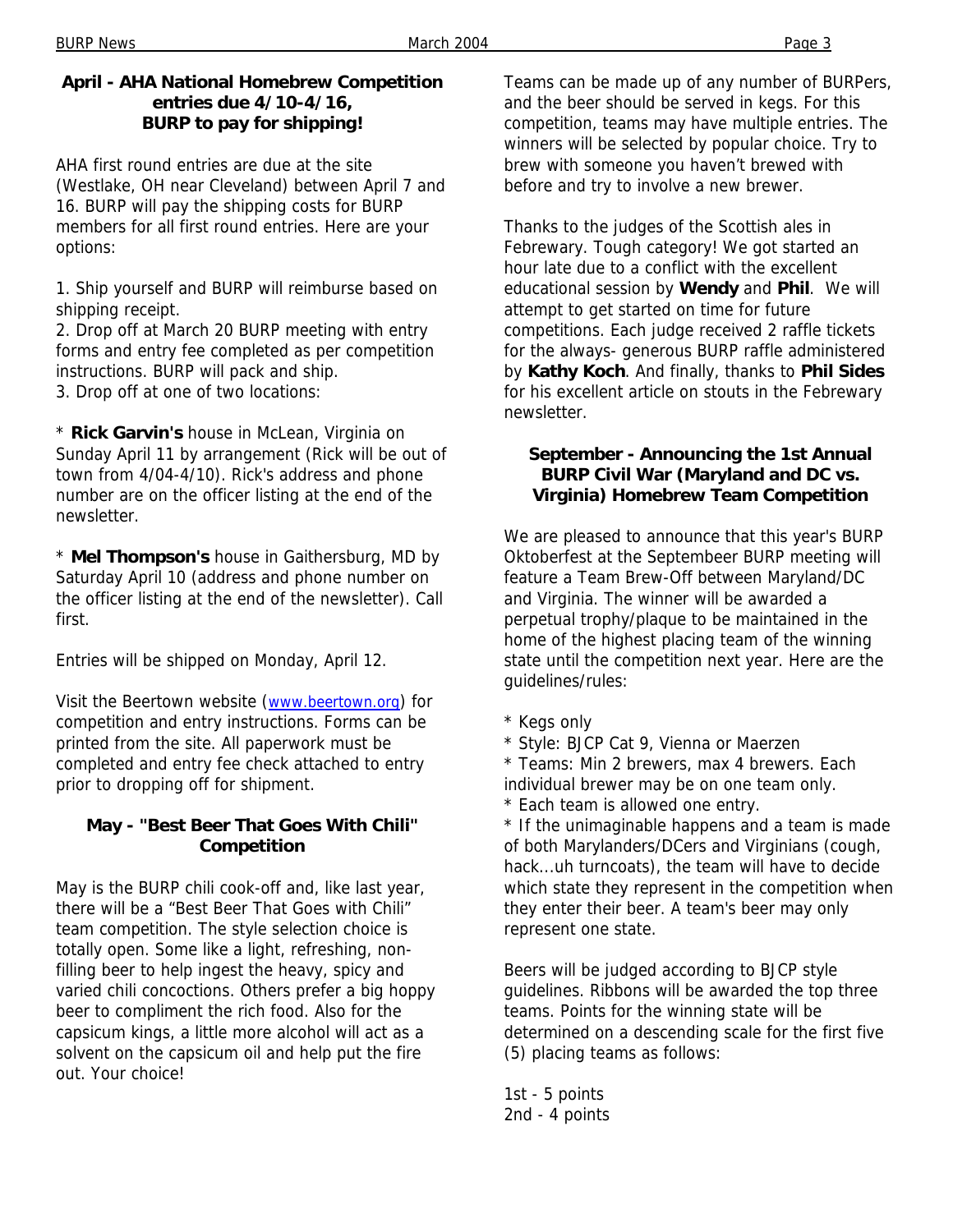3rd - 3 points 4th - 2 points 5th - 1 point

The state with the highest accumulation of points will be awarded the trophy/plaque to be held for the year by the team of the winning state that placed highest. It will be returned to the competition the following year to be awarded to the new winner. A plate will be attached each year declaring the year and winning state (Maryland/DC or Virginia).

It is time to choose your teams and get brewing. The Oktoberfest style is generally a lager and needs lagering time to reach maturation. Even if made using ale yeast, a lagering period is preferable. GOOD LUCK!!!!

# **April Club Competition – The STRONG Stuff, Baby!**

**(BJCP Categories 11 & 12)**  By Andy Anderson

### **Old Ale:**

This is an ale of significant alcoholic strength, though usually not as strong or rich as barleywine. Usually it is tilted toward a sweeter, maltier balance. It is often regarded in England as a "winter warmer" and is often released as a seasonal beer. The beer is malty, with complex fruity esters. Some oxidative notes are acceptable, like those found in port or sherry. Hop aromas are not usually present due to extended age. The beer color is amber to very dark red-amber. The flavor is malty and usually sweet, with abundant fruity esters. The nutty malt sweetness yields to a finish that may vary from dry to somewhat sweet. Extended aging may contribute oxidative flavors similar to a fine old port or Madeira wine. Alcoholic strength should be evident and contribute some warmth in the taste, though not be overwhelming.

Commercial Examples**:** Theakston Old Peculier, Young's Winter Warmer, Marston Owd Roger.

### **Strong Scotch Ale (Wee Heavy):**

This is a rich and malty ale, reminiscent of a dessert. Its complex secondary malt flavors prevent a one-dimensional impression. The beer is fermented at cooler temperatures than most ales

and with lower hopping rates, resulting in clean, intense malt flavors. It reflects its region of origin, with abundant malt and cool fermentation and aging temperature. The aroma is deeply malty, with caramel apparent. Roasty or even smoky secondary aromas may also be present which add complexity. Moderate diacetyl character is also acceptable. The color is dark amber to dark brown, often with ruby highlights. The flavor is intensely malty with kettle caramelization apparent. A hint of roasted malt or smoky flavor may also be present, as may some buttery or nutty diacetyl character. The hop flavors are low, so malt impression should be dominant. In your mouth, it should be fullbodied, with a thick and chewy viscosity. Alcoholic warmth should also be present.

Commercial Examples**:** Traquair House Ale, MacAndrew's Scotch Ale, McEwan's Scotch Ale, Belhaven Wee Heavy

### **English-style Barleywine:**

This is the richest and strongest of the English Ales. Usually it will be the strongest ale offered by a brewery, and often vintage-dated. Normally, it will be aged significantly prior to release and is often associated with the winter or holiday season. Although a hoppy beer, the English Barleywine places less emphasis on hop character than the American Barleywine and features English hops. The aroma will offer moderate to intense fruitiness, and the presence of hops (English varieties) may range from mild to assertive. A caramel-like aroma is often present. The color may range from rich gold to very dark amber or even brown, and often has ruby highlights. The flavor is fruity, with a great intensity of malt. Hop bitterness may range from just enough for balance to a firm presence, so the balance therefore ranges from malty to bitter. Some oxidative flavors may be present, and alcohol should be evident. This beer is full-bodied, with a slick, viscous texture and a gentle, smooth warmth from alcohol.

Commercial Examples**:** Anchor Old Foghorn, Young's Old Nick, Fuller's Golden Pride.

### **American-style Barleywine:**

This ale is the well-hopped American interpretation of the richest and strongest of the English ales. As with the English barleywine, this beer is usually the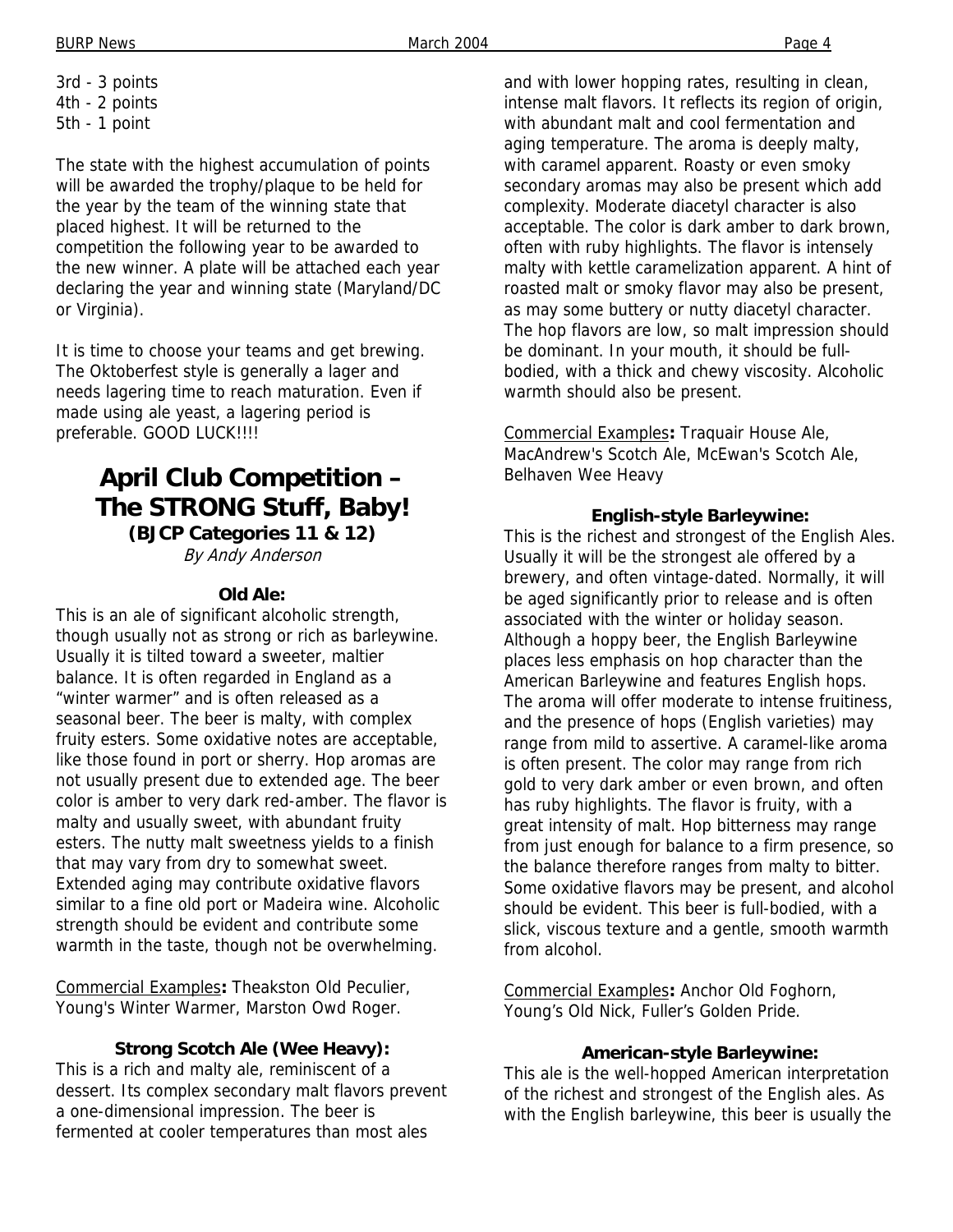strongest ale offered by the brewery and often is vintage-dated. Normally, it will be aged significantly prior to release. The American version of the Barleywine tends to have a greater emphasis on hop bitterness, flavor and aroma than the English Barleywine and features American hop varieties. The aroma will present moderate to intense fruitiness, and the presence of hops (typical American varieties) may range from moderate to dominant. A caramel-like aroma is often present. The color may range from rich gold to very dark amber or even brown, and it often has ruby highlights. The flavor is fruity, with a great intensity of malt. Hop bitterness may range from just enough for balance to a firm, resiny dominance, so the balance therefore ranges from slightly malty to intensely bitter. Some oxidative flavors may be present, and alcohol should be evident. The beer is full-bodied, with a slick, viscous texture. Gentle, smooth warmth from alcohol should be present.

Commercial Examples**:** Sierra Nevada Bigfoot, Rogue Old Crustacean, Victory Old Horizontal.

#### **Russian Imperial Stout:**

The history of this style is of an ale brewed in England in the  $18<sup>th</sup>$  and  $19<sup>th</sup>$  centuries to high gravity and hopping level for export to the Baltic States and Russia. It was said to be popular with the Russian Imperial Court. The aroma contains fruity esters, reminiscent of dark fruit, merged with intense roastiness and maltiness. Hop aroma is usually also present. The beer is very dark reddishblack in color and opaque. The flavor is intensely fruity and malty, backed up by balancing roastiness and prominent hop bitterness and flavor. A "burnt currant" character may be present, along with a suggestion of cocoa or strong coffee. Alcoholic strength should be evident, along with a deep, complex malt flavor. The finish can vary from relatively dry to moderately sweet, usually with some lingering roastiness and warming character. In your mouth, it is very full-bodied and rich, with intense flavors and perceptible alcohol presence. The carbonation is relatively low. This is an intensely flavorful beer with roasty, fruity, and bittersweet flavors and with a notable alcohol presence.

Commercial Examples**:** Samuel Smith Imperial Stout, Courage Imperial Stout, Brooklyn Black Chocolate Stout, Rogue Imperial Stout, North Coast Old Rasputin Imperial Stout, Victory Storm King.

A table of strong ale specs follows:

| <b>Strong</b><br>Ales           | OG               | FG             | ABV%               | <b>IBU</b>   | <b>SRM</b> |
|---------------------------------|------------------|----------------|--------------------|--------------|------------|
| Old Ale                         | $1.060 - 90 +$   | $1.015 - 22 +$ | $6.0 - 9.0 +$      | $30-60$      | $12 - 16$  |
| Strong<br>Scotch Ale            | $1.072 - 88 +$   | $1.019 - 25 +$ | $6.9 - 8.5 +$      | $20 - 40$    | $10 - 47$  |
| English<br>Style<br>Barleywine  | 1.080-<br>$120+$ | $1.020 - 30 +$ | $8.0 -$<br>$12.0+$ | $50-$<br>100 | $10 - 22$  |
| American<br>Style<br>Barleywine | 1.080-<br>$120+$ | $1.020 - 30 +$ | $8.0 -$<br>$12.0+$ | $50-$<br>100 | $10 - 22$  |
| Russian<br>Imperial<br>Stout    | $1.075 - 95 +$   | $1.018 - 30 +$ | $8.0 -$<br>$12.0+$ | 50-90        | $20 - 40$  |

Here is **Mel Thompson's** recipe for an American Barleywine that recently placed 2nd at the War of the Worts competition. It has only been kegged for 6 months and needs at least another 6 months to mature:

#### Recipe for 5 gallons

Grain bill: 23# Maris Otter pale malt 8 oz crystal 40 4 oz crystal 120 12 oz carapils 8 oz Belgian aromatic 4 oz chocolate

Hops:

1 oz Centennial (11.1% AA) – 75 min (first wort hopped) 1 oz Horizon (11.0% AA) – 60 min 2 oz Cascade (5.5% AA) – 30 min 2 oz Cascade (5.5% AA) - 15 min 3 oz Cascade (5.5% AA) - 2 min 1 oz Cascade dry hopped in secondary Total IBUs - 110

Mash at 154 F for 90 minutes

Yeast: Wyeast 1056 stepped to 1000ml starter

OG: 1.121 FG: 1.032 Alcohol (ABV) - 11.7%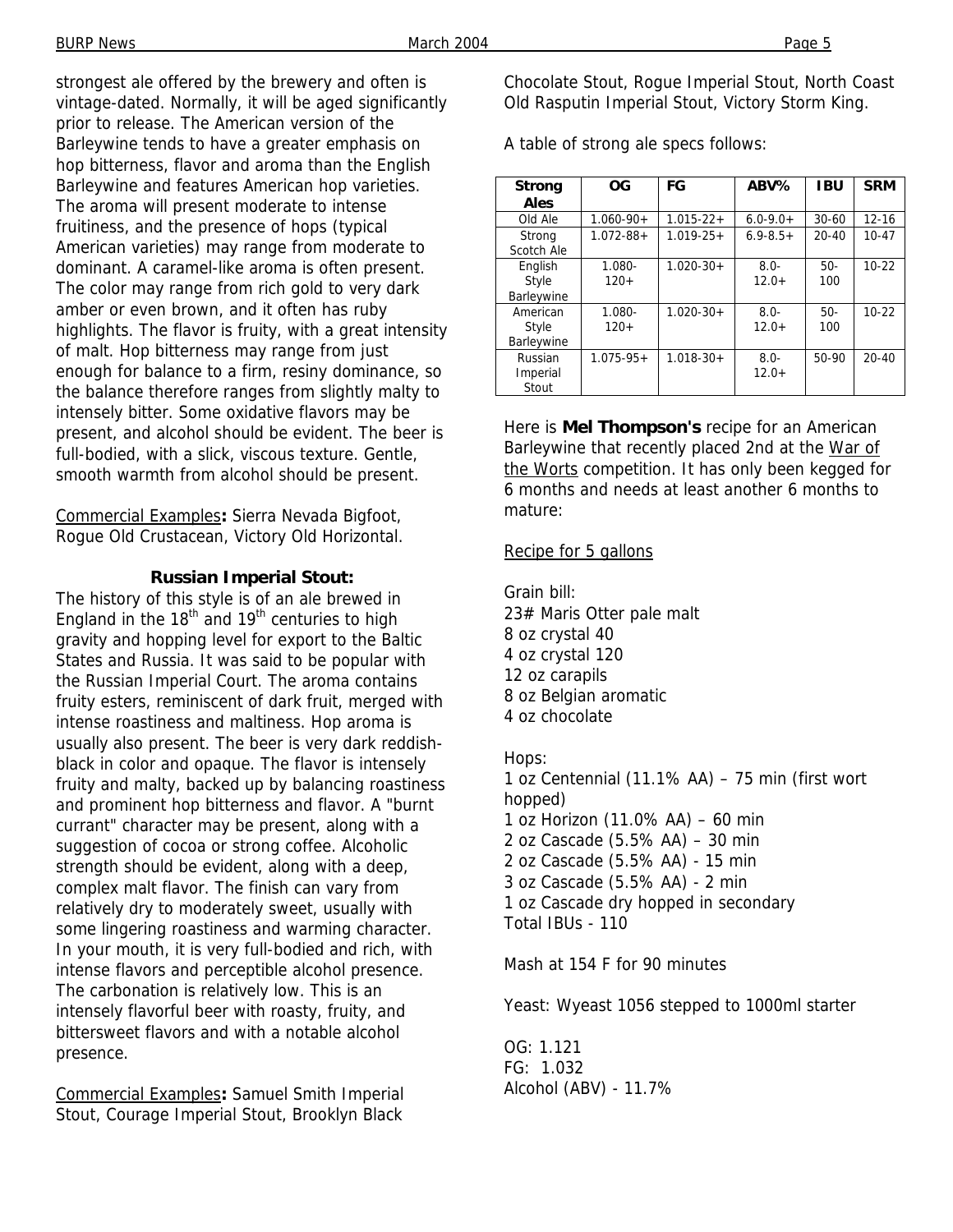# **Annual Bulk Hop Buy at March BURP Meeting**

By Bruce Bennett, Hop Procurer

Wondering what you are going to enter for Spirit of Free Beer??? Thinking about supplies??? How about some FRESH Whole Leaf Hops direct from Hop Union and Crosby and Baker??? No middleman, no wondering how long they've been on the shelf. Direct from the suppliers, nitrogen bags open before your very eyes.

The 2004 BURP Hop Buy will be held before and during the March Meeting. We'll have Cascade and Centennial at \$6.00 for all you can stuff in a gallon size freezer bag and CZ Saaz, Gr Tettnang, Gr Hallertau and UK East Kent Goldings for \$8.00 for all you can stuff in a gallon size freezer bag. Sorry about the price increase on the European Hops, but the dollar is at an all-time low against the Euro. First Come, First Serve.

# February Meeting Report - **The Gaithersburg Address**

By Philip DeBeers

Four scored, two readied and seven beers to go, our BURPers brought forth on these conference tables a new libation. Dedicated to the proposition that all beers are not fermented equal, they were now engaged. They were testing whether this brew or any brew, combined with demented humor, could long endure? We met by a great bottle filled … …

**Humph! Mel Thompson** asked me to leave the Scottish Ale Competition, claiming my jocularity distracted his beer-guzzling judges. **Mel Thompson** ran this contest with an iron fist.

I fought back! **I questioned authority**! **I was revolting**! I shouted, **"Guzzlement of the BURPers, by the BURPers, and for the BURPers, shall not perish from the mirth!"** And the winners of The Scottish Ale Competition were … … … But wait, first I need to tell you about the Gaithersburg Address.

Now don't get me wrong, McCathran Hall at 300 Grove Avenue was a wonderful place for a BURP

meet. It was a fun drive through a quiet little village. Despite the warnings, the parking was pretty good! It was a perfect hall with a lower level well suited for **Mel Thompson's** Scottish Ale Competition. A toast to **Pete Ryba** for finding the place!

However, I want to know how a building located on the corner of Center Street and Chestnut Road can have an address on *Grove Avenue*? Now, there's a "Shady Grove", there's a "Washington Grove," and there's even a "Grove Road", a really grovey place, **but there ain't no Grove Avenue!!!!!**

Now back to the winners of **Mel Thompson's** Scottish Ale Competition. There were 13 entries for all you non-calculating BURPers and all you no count BURP officers. Which reminds me of the man who really counts, **Mel Thompson**. **Mel** checked the math on every score sheet. **Mel** hand-picked every judge, only the best would do. **Mel** knew who should judge which beer. Our second runner up was **Rob Hanson**.

Speaking of second, I had seconds of many foods and beers. So, let's do seconds, first. Found yummy hummus brought by the **Joyce and Peter Long,**  which I washed down with a "Special Bitter" by **Rick Garvin.** As a side, I tried **Steve Marler's** "Scottish on the Side" and "Bitter Scotsman." Aye, laddies, a trio of good brews. **Christie Newman** made a Belgian Session ale, low in alcohol and just what I needed.

One of my favorite beers was **Bill Ridgely's** and **Wendy Aaronson's** "Czech Porter". Exceptional, lots of character and very unique. **Linda** and **Jim Rorick** brought a popular tuna salad. **Steve Marler** brought Feijoda, a Brazilian traditional carnival dish that went so fast I never got to taste it. **Kathy Koch** brought some organic food, sounded too healthy for me.

Suddenly, there was a bit of a ruckus at the beer tables. **Mike Horkan, Howard Bruno, Klaus Heimburg, Rod Rydlun** and several other BURPers were arguing over who would pour the next round! Absolutely unbelievable! Never saw such a bunch of loaded-up growlers in my life! Was glad to see those big beer jugs they brought from Summit Station Brewpub. Was only a mile away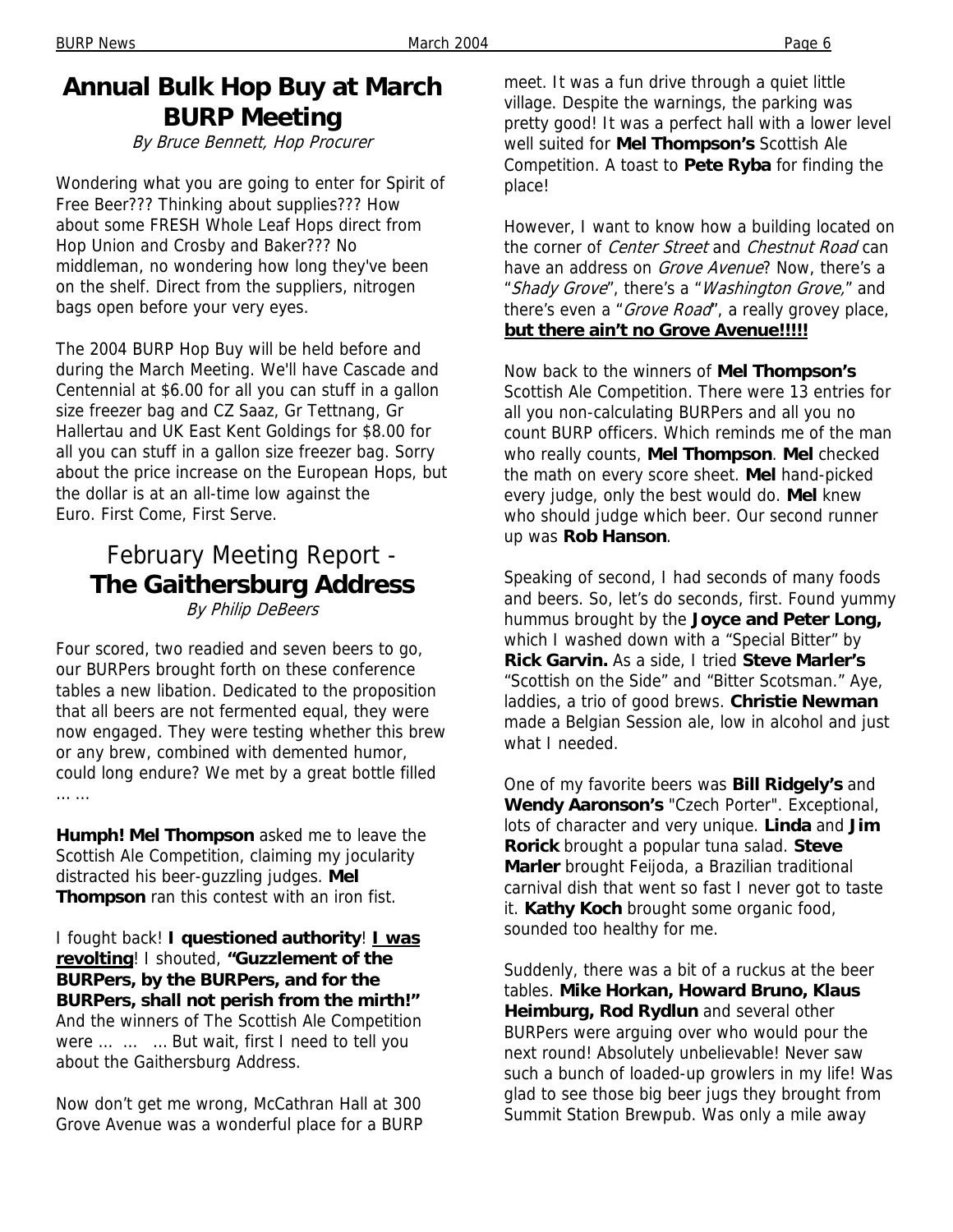and many BURPers carpooled from there. They also had jugs of Brewer's Alley beer, a clone of the winning beer at the 2000 Frederick Fair.

**Woody and Dona Lee** brought some fried chicken. It s**Mel**led (he pops up everywhere) so good and I wanted to try some, but I felt like the BURP ballet box after **Rick Garvin** was elected President for a second term (definitely stuffed). **Craig Somers** brought some Alaskan salmon. He rode his bicycle into the wind all the way to the meeting. He thought that was fortunate because he usually breaks the wind on the way home.

Which reminds me, **Becky and Dave Pyle** made a yummy Mexican bean dip. It was a complete meal; olives, chips, guacamole, sour cream and cheese. I was munching down while watching our big screen video extravaganza. It was the epic adventure "**Andy, Kathy, Christine, Christina, Tom, Colleen, Rick, Dan, Scott, Phil, Jennifer, Mel & Dee Dee** does Dover." It was a rarely shown foreign film, without subtitles, of their historic journey to the White Cliffs Festival of Winter Ales.

**Dee Dee Thompson** made a wonderful pizza topped with homemade sausages. Another perfect movie food, half bratwurst and half andouille. Never heard of andouille. (Thought she said Ann Dooley. I figured she was the sister of the legendary, well-hung Tom.) Andouille is a Cajun sausage used in jambalaya, and the sausages were made by **Mel Thompson.**

Speaking of **Mel Thompson,** let's get back to **Mel's** Scottish Ale Competition. **Mel Thompson**  was a hero. **Alan Hew's** entry was "technically" too late for the contest. **Mel Thompson** told him not to worry, all could be fixed. **Alan** handed **Mel** an envelope, which must have been the beer recipe. They shook hands and the contest continued.

**Alan's** entry was a group effort. **Alan** brews with **Ty Ming** and **Pat Macy. Alan** thinks he's the best brewer on their team, and **Pat Macy** is equally conceited. They are both wrong! Believe me, I know the truth. When their group gets together to make good beer, **Ty Ming** is everything. Okay, back again to our Scottish Ale Competition.

Remember, **Rob Hanson** was our second runner up. Our first runner up was **Mike McGuire**.

Oh, speaking of runner up, that's me! I quickly ran upstairs to attend **Wendy Aaronson's** beer education class. **Wendy** had a case (I hope she's cured) of Yuengling lager. Her class (which she has aplenty) taught BURPers how to identify off flavors. Our taste testers became testy tasters as the crowd increased and we had to keep moving farther down the table. She poured a small glass of Yuengling and a small glass of solvent to cleanse our palates. Didn't even know my palate was dirty.

What a hoot! The off flavor beers were usually better than the original. My favorites were the clove additive and the sherry additive. Some beers were really bad. One beer put the *doctor* in doctored - you could taste the medicine. The only dump bucket was at the far end of the table. Fortunately, I noticed **Bill Ridgely** was wearing a neck glass. So I would ask him, "Who is that?" and every time he turned to look, I just dumped the bad beer in his neck glass. Worked for me!

**Dave and Becky Pyle** brewed a tasty beer called "Eighty Shillings". I thought that was the price. To be franc, I had a yen for it. Mark my words, euro yourself a chance to try it. Get real. I was going loony. I gained a few pounds. Just thought I'd give my two cents. (Authors note: I could do this for three more pages). Actually, I didn't have any cash, so I drank **Bill and Wendy's** check porter.

**Jim Busch** made a fabulous Saison beer which had orange peels and grains of paradise that gave it a wonderfully subtle peppery finish. I asked him to tell me how he brews. I grew concerned when he told me about getting a *temperature* when he was brewing. But I downright panicked when he started talking about his *big active boil*. Yuck! I ran quickly and got him a glass of **Wendy's** medicine beer.

Saw new BURPer **Tim Meese** standing next to **Joyce Long** and heard him say something about a little tart. Went to defend **Joyce's** honor only to find he was talking about his latest brew, a Belgian ale. Well, he was right about a little tart. It was a ten on the pucker scale. I thought I'd upped a kriek without a palate - with a wild gueuze chaser.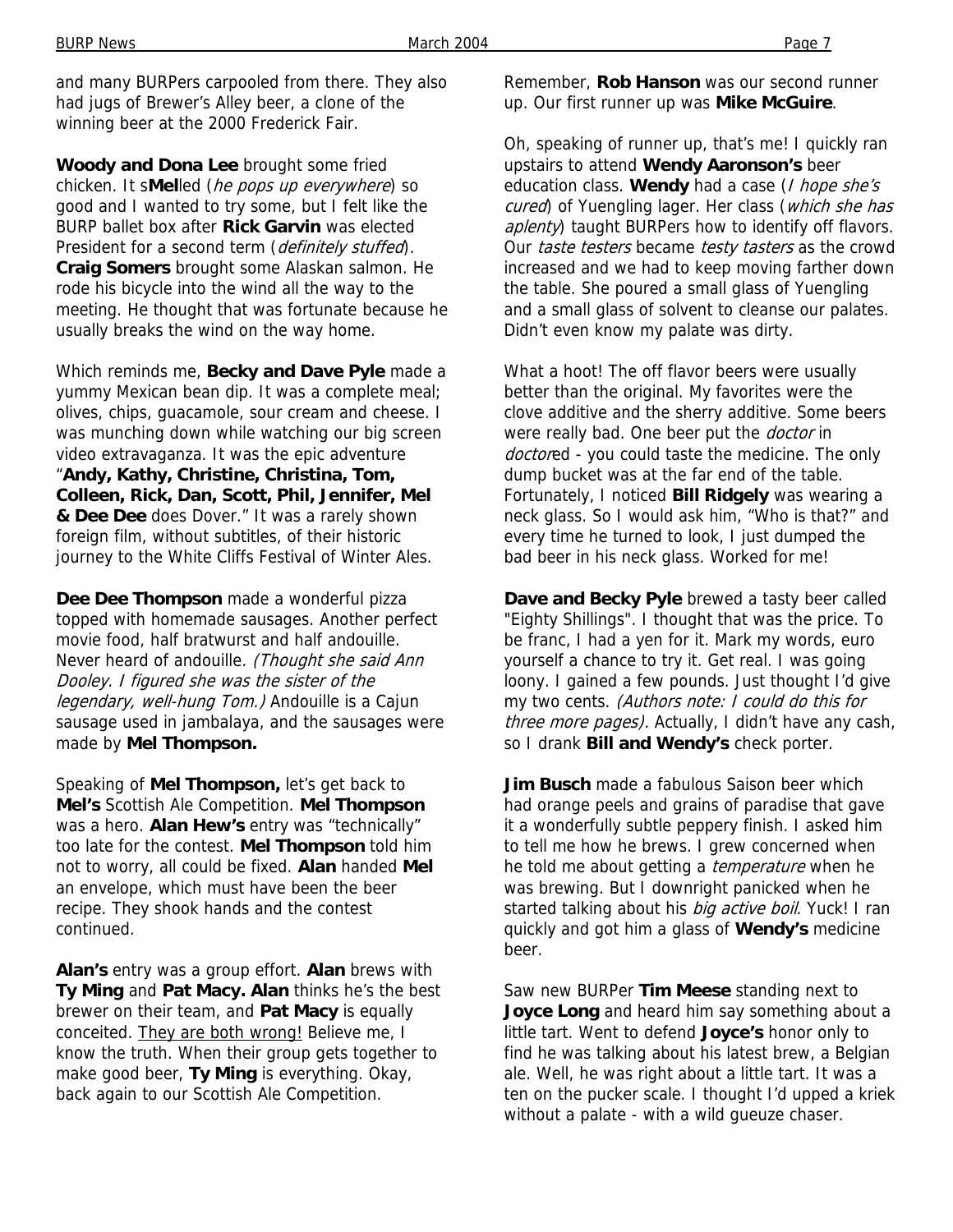It was a fun meeting. **Kathy Koch** ran our, as always, great raffle. **Rick Garvin** did such an exceptional job of delegating that he didn't have to do squat, a born leader. Many thanks to all the BURPers I failed to recognize including the folks who stayed after the meeting to clean. They even swept the floor and hauled away the trash. Aren't BURPers the best?

And of course, a special thanks and BURP toast to **Mel Thompson** who modestly gave all the credit to the judges who assisted him: **Bob Kepler** (BJCP), **Jim Rorick** (BJCP), **Kris Featheringham** (novice), **Pat Crowe** (BJCP), **Jamie Langlie** (BJCP), **Linda Rorick** (novice). Then **Mel Thompson** announced the winners of the Scottish Ale Competition. In case you have forgotten, our second runner up was **Rob Hanson,** our first runner up was **Mike McGuire**.

Finally, **Mel Thompson** announced **The First Place Blue Ribbon Winner** of The BURP Scottish Ale Competition. ... ... ... *Drum roll please ........* and the winner is … … … … … **Mel Thompson**.



**The Kepler Kitchen** By Bob & Betsy Kepler

Welcome to another edition of the Kepler Kitchen, where everything tastes better with beer. Just in time for St Patrick's Day and BURP's annual Dan McCoubrey Memorial Stout Competition, we have a corned beef recipe that is simple yet succulent.

We found two general approaches to prepare this dish in the recipes we have compared. Some call for cooking the veggies with the beef from the start, and then setting them aside once they are tender, leaving the beef to finish cooking. The other approach is to add the veggies during the last 20 minutes that the beef is cooking. The choice is yours. Slice the finished beef cross-grain and serve on a warm platter surrounded by veggies. This dish

is a great excuse to sample the half dozen jars of mustard you have crammed into your fridge.

### **Corned Beef and Cabbage with Irish Stout**

2 teaspoons each of any/all of the following:

mustard seed, coriander seed, black peppercorns, celery seed, whole allspice A few sprigs of thyme 1 or 2 bay leaves ¼ cup malt vinegar A bottle of Irish stout Corned beef brisket - 3 to 6 pounds

1 small cabbage or half a large one 2 pounds small red or Yukon gold potatoes Several onions Several carrots

Place corned beef, spices, vinegar, and stout in a pot, adding cold water to just cover the beef. Cover the pot and bring to a boil, simmering until the meat is tender, about 1 1/2 to 2 1/2 hours.

Meanwhile, cut onions into wedges and cut the carrots into bite size lengths. Cut the cabbage in half through the core, then into wedges. Quarter the potatoes.

Add these remaining veggies to the simmering corned beef, replace the cover, and cook for another 20 minutes or until the veggies are tender.

Sláinte!! Cheers and Hoppy Cooking!

### **BURP 10 and 20 Years Ago**

Compiled By Bill Ridgely

#### **20 Years Ago, Mar 1984**

There was no BURP meeting held in March 1984 because of a late-season snowstorm. The one-page March issue of secretary **Hank Rupprecht's** "Dear BURPers, Brewers, and Friends" letter contained only the announcement of the April meeting to be held at **Ralph Bucca's** house in Fort Washington.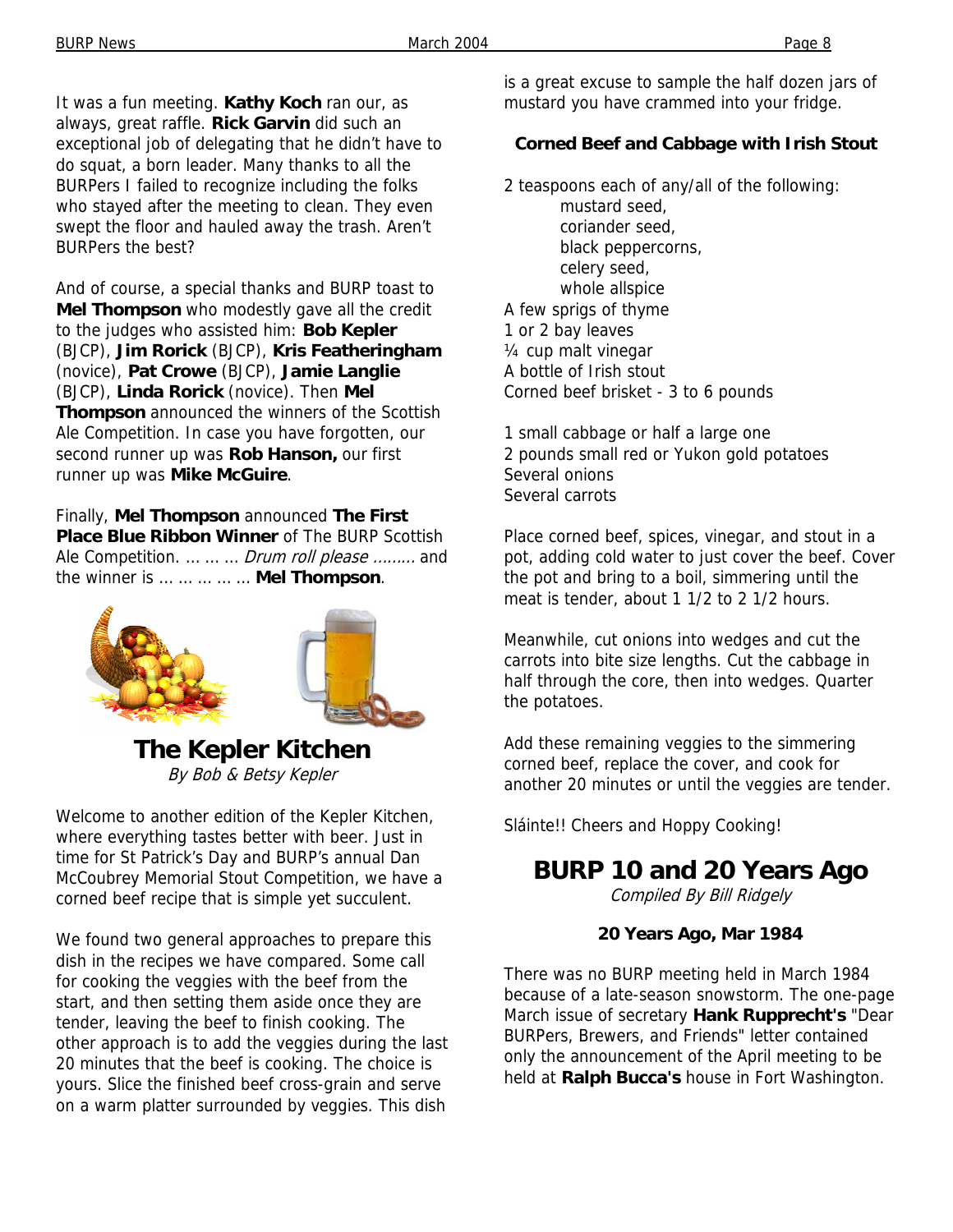### **10 Years Ago, Mar 1994**

The March 1994 BURP meeting was the first held at the MD home of **Jamie & Paul Langlie**. An educational session conducted by Minister of Education **Wendy Aaronson** consisted of ten hop teas compared for aroma and taste. This was an eye opener for those wondering about the contributions hop choice could make to a finished beer. Wendy's presentation was followed by one of equal interest on yeast strains by **A.J. Delange**, who brewed a wheat beer, split the batch four ways, and then fermented with four different yeasts. The ensuing discussion considered the different aroma and flavor profiles contributed by each yeast strain. President **Tim Artz** spent much of the meeting trying to sell the remaining Belgian specialty grains from his recent bulk buy (a steal at \$3 for a 5 lb bag). Finally, the results of the previous month's stout contest were announced, with **Mike Horkan** taking 1st, **Bob Dawson** 2nd (with a cherry stout), and **Mike Kobecky** 3rd.

The March BURP News featured more articles on commercial beer events than normal. These included a review (by your humble compiler) of **Bill Stewart's** recent Losar (Tibetan New Year) celebration at Bardo Rodeo, highlighted by locallymade chang (Himalayan indigenous beer). **Dan Fox** reviewed the Brickskeller's Strong Beer tasting, featuring the first batch of Millenium, the barleywine brewed by **John Mallet** to celebrate Old Dominion's 1,000th batch. The highlight of the issue, though, was **Polly Goldman's** haiku sequence "Ode to an Infected Stout", inspired by her judging experience at the February competition.

### **? ? ? ? ? ? ? ?**

# **Answer to March RYDler:**

A. If InterBrew (#2, Belgian holding company) completes a deal with AmBev (#5, Brazil's largest), Heineken (Dutch) and SAB-Miller (So. Africa-USA), number three and four in the current line-up, don't do anything rash! "Talks continue"

**? ? ? ? ? ? ? ?** 

# **Great Taste of the Midwest**

By Woody Lee

It's not too soon to be making your beer drinking plans for this summer, and those plans should include a trip to Madison, Wisconsin for the 18th annual Great Taste of the Midwest, hosted by the Madison Homebrewers and Tasters Guild (MHTG). This year's event will be held on Saturday, August 14, and will feature over 400 beverages from more than 100 brewers, all to be enjoyed during 5 hours of unlimited tastings. A large BURP contingent attended the 2003 festival, and from what they can remember, a fine time was had by all! For a complete listing of last year's offerings, check out: http://www.mhtg.org/gt/GT2003Program.pdf.

Tickets go on sale May 1st through the MHTG, and will likely sell out within a week. I'll be making a consolidated ticket order for any BURP members attending and ask that you e-mail me by April 15 at dnwlee@comcast.net to place your order. I expect the ticket price will be the same as last year, \$25 per person.

I've also reserved a block of rooms at the Madison Concourse Hotel, the same base of operations we used in 2003 (www.concoursehotel.com). The hotel is located in downtown Madison, within easy walking distance of both Great Dane and Angelic brewpubs, as well as the German Essen Haus restaurant. Ten rooms have been held for the nights of August 13 & 14 on the "Governors Club" level at a rate of \$144 per night. Special amenities include a lavish buffet breakfast, happy hour hors d'oeuvres, evening desserts, and a fully-stocked open bar. Breakfast also features "make-your-own" Bloody Marys. Call 800-356-8293 to reserve your room now! Just tell the reservations agent you're with the BURP group.

You'll be on your own for travel arrangements. Last year some drove, some flew into Milwaukee, and some into Chicago. However you decide to do it, one thing is certain, the trip will be worth it!!

Please get in touch with me if you have any questions. Daytime: 703-841-5730. Evenings: 703- 354-9875.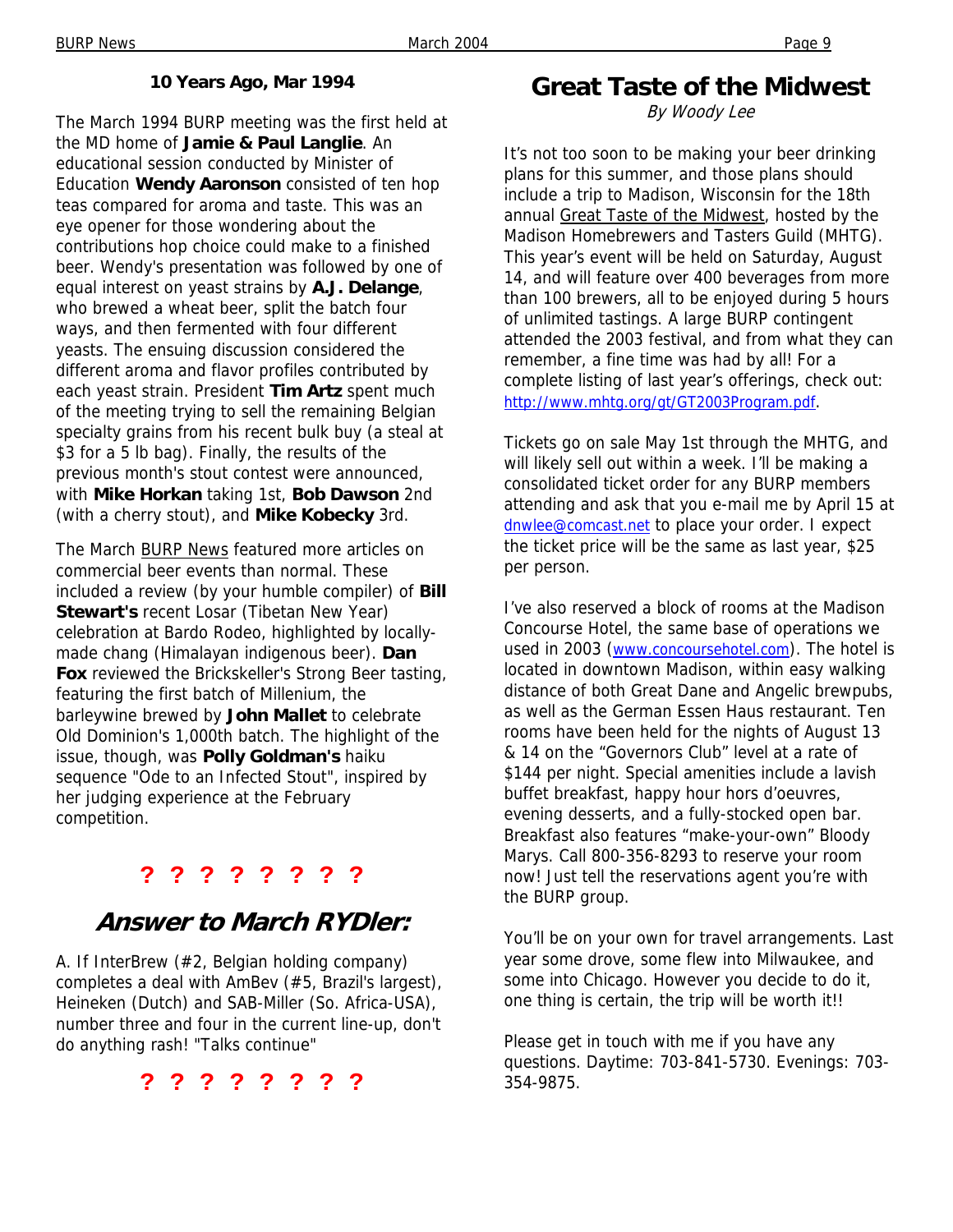#### BURP News Page 10

# **Founders' Celebrates First Anniversary**

By Steve Marler

On March 8, 2004, Founders' Restaurant and Brewing Company in Old Town Alexandria celebrated its first anniversary by hosting a charitable beer tapping. The entry price for the event was \$10.00, with the proceeds going to the T.C. Williams Scholarship Fund. An appetizer buffet was provided, which included shrimp, chicken and beef kabobs, roast beef, and a variety of desserts. Beer tickets cost \$2.50, and a new beer in the Founders' line up was tapped: Martha's Scotch Ale, a dark ruby wee heavy.

Steve Winterling, formally an executive chef at the Capitol Hill location of Capitol City Brewing Company, purchased the former Virginia Beverage Company with his partners Sylvia Winterling and Grayson Winterling. They changed the name to Founders' in honor of the original founding fathers as well as the early residents of Alexandria. In keeping with this concept, each beer that is brewed is named after a well-known Alexandrian founder, such as Burke, Smoot, Fitzgerald, Dick and Harper. Steve is a graduate of the Baltimore Culinary College and is the executive chef at Founders'.

Like many of the brewpubs in the area, Founders' had a rocky start. They were delayed in serving their own beer as they waited for approval to brew. Although things have smoothed out, they have still hit some bumps in the road. Brewmaster Brian Hollinger recently left to pursue other endeavors. As a result, Steve, in addition to his other duties, has assumed the duties of Brewmaster while they look for a new brewer. Once a new brewer is in place, Steve plans on having six Founders' beers on at all times along with guest brews.

Founders' is a smoke free establishment and serves only Virginia Wines from many of the Commonwealth's very best vineyards. Another change that Founders' has made is that they have expanded the bar area. They now have seats around the entire bar and have added some high top tables.

Just before their Anniversary celebration, Founders' held their Inaugural Beer Dinner on Tuesday, February 24. The first course featured Dick's Kolsch paired with citrus Jumbo shrimp with a vodka cocktail sauce. The sauce was home made with chili and horseradish. The Kolsch was light and clean with a hint of grain in the finish. This was followed by Fitzgerald's Alt served with a Spinach Salad comprised of baby spinach leaves with sun dried tomatoes, sliced mangos, and smoked gouda cheese tossed in a sweet onion dressing, garnished with grilled pineapple. The Alt was not to style but was a very drinkable beer, more like an American Brown Ale.

Unfortunately, they were out of Smoot Stout, which would have been paired with the filet of beef wrapped with bacon and prepared with roasted garlic and blue cheese served with ginger ale green beans and carrots and mashed sweet potatoes. Fordham Oyster Stout was used as a substitute. The last course featured Wise's Weiss with lemon cheesecake topped with Gran Marnier berries. The Weiss beer was very citrusy in flavor. It was missing the clove/banana flavors characteristic of a weizen beer. It was more like an American Wheat style beer, although traditional weizen yeast was used.

I also tried Founders' Wheat Bock. It had chocolate aroma notes and a flavor of Mexican chocolate and bananas. It turns out that Steve added cinnamon. Although the lemon cheesecake was very good, the wheat bock would have made a fine dessert. Founders' also has a pale ale in their line up called Harper's American Pale Ale.

Founders' can be found at 607 King Street in Alexandria, Virginia. The phone number is 703-684- 5397.

### **Financial Report**

By Kathy Koch, Minister of Prosperity

To everyone, I apologize for missing the last newsletter deadline. Now, it's time to get everyone up to date on where the club's finances are.

The current overall balance of BURP funds is \$18,533.22 in the bank and \$158.00 in cash. Income since November has consisted of \$695.00 in dues, \$193.00 November raffle, \$210.00 January